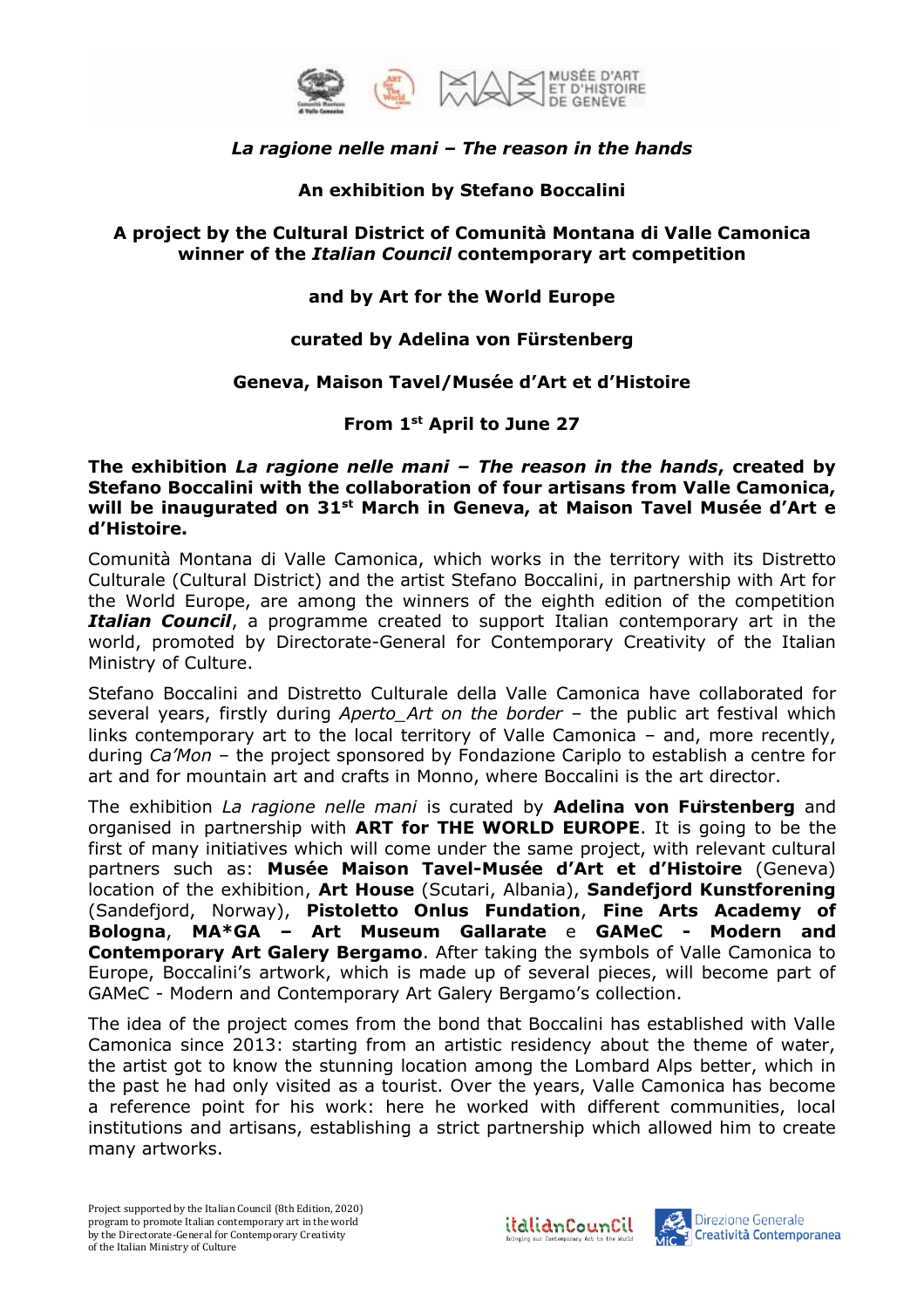

These experiences and acquaintances brought to the idea of a **community centre for mountain art and crafts. Ca'Mon will open in Monno,** and will be a centre to exchange both intellectual and craft knowledge: the centre will host artists, authors and researchers in order to activate a confrontation with the territory. Ca'Mon will also be a place for education, with rooms devoted to workshops for artisans, artists and for the valley's younger generations. "The goal – stated Boccalini – is to transmit knowledge according to a logic of sharing, so that tradition is not seen in a nostalgic way, but becomes a gateway into the future, a "place" to experiment and find new scenarios".

*La ragione nelle mani* was conceived in this contest and is a project which moves on two levels, language and artisanal knowledge, involving the local community. **All the manufacts which compose the artwork were made in Valle Camonica by four artisans, each of whom accompanied by two apprentices.** The eight assistants were selected via a public competition announcement published by Comunità Montana addressed to young people from the valley interested in learning **Camunian handcraft techniques: "pezzotti" piece weaving, wood weaving, embroidery and wood carving.** These artisanal procedures, which used to have prime importance in the social assets of the valley, are now struggling to face modern times and only a few people still know the ancient techniques.

"We live a time – maintained Boccalini – where words have become a true tool of economic production and have reached increasingly more relevance in our social context. By using words, I am trying to give back a specific weight and social value to language. I think diversity has an essential role in the language, which can become the means through which we can counterpose social values to economic values".

*La ragione nelle mani* started with a workshop which involved all the children in Monno. The kids were told about the meaning of around a hundred untranslatable words from many languages. These words are untranslatable because they don't exist in other languages and, therefore they can only be explained. About twenty words which identify the relationship between man and nature and between humans were chosen with the kids. The selected words were then shown to the artisans to understand which were more suitable to be transformed into artwork. **Nine of them were chosen** and they became the material the artisans worked on with their apprentices.

Here is a brief list of the meanings, which are examined in depth in a dedicated document: **ANSHIM** *To feel in harmony with yourself and with the world* (Korean), **BALIKWAS** *To leave your comfort zone* (Filipino), **DADIRRI** *Calm contemplation and deep listening of nature* (Native Australian), **FRILUFTSLIV** *Connection to the environment and return to the biologic connection between man and nature* (Norwegian), **GURFA** *The water you manage to keep in the palm of your hand as a metaphor of something very precious* (Arabic), **OHANA** *Family which includes friends and doesn't leave anyone behind* (Hawaiian), **ORENDA** *The human ability to change the world against a hostile destiny* (Native North-American), **SISU** *The determination in the pursue of everyday wellness* (Finnish), **UBUNTU** *I am who I am by reason of what we all are* (Southern Africa).

To be specific the work consists of: a refined **white-on-white notch point embroidery** with three words, framed like a painting; **two skilfully carved pieces of walnut wood**, with two words; **five pieces of weaved hazelnut wood**, made